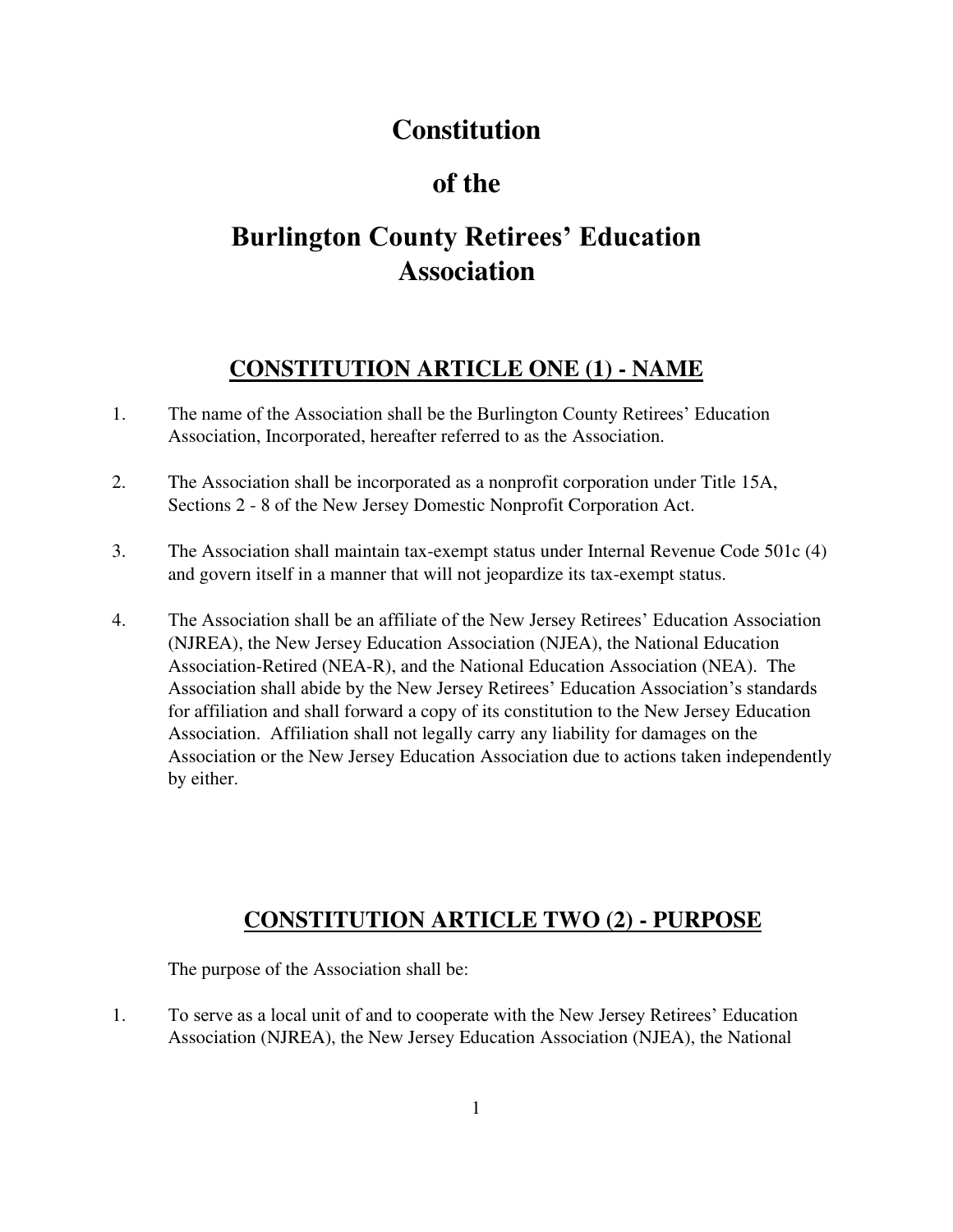Education Association-Retired (NEA-R), and the National Education Association (NEA).

- 2. To help advance the interests and welfare of retired employees of New Jersey's public schools.
- 3. To help retired education employees maintain identity with public education issues and to further the cause of public education.

#### **CONSTITUTION ARTICLE THREE (3) - MEMBERSHIP**

- 1. Persons in the following employee categories may become members of the Association by paying annual or lifetime dues.
	- a. Any retired educator who holds a certificate issued by the New Jersey Department of Education and who is enrolled in the Teachers' Pension and Annuity Fund (TPAF).
	- b. Any retired educational support staff member who is enrolled in the Public Employees Retirement System (PERS).
	- c. Any person who retired from a public or state school, college, university, or other institution or agency operating under the education statutes and/or laws of the State of New Jersey.
- 2. Association members must maintain membership, where eligible, in the New Jersey Retirees' Education Association (NJREA), the New Jersey Education Association (NJEA), the National Education Association-Retired (NEA-R), and the National Education Association. However, persons who meet the criteria below are not required to maintain membership in NJREA/NJEA/NEA-R/NEA as long as they maintain continuous membership in the Association.
	- a. Persons who were lifetime members of the Association prior to September 1, 2011 and who were not members of the New Jersey Retirees' Education Association (NJREA), the New Jersey Education Association (NJEA), the National Education Association-Retired (NEA-R), and the National Education Association for 2010-2011.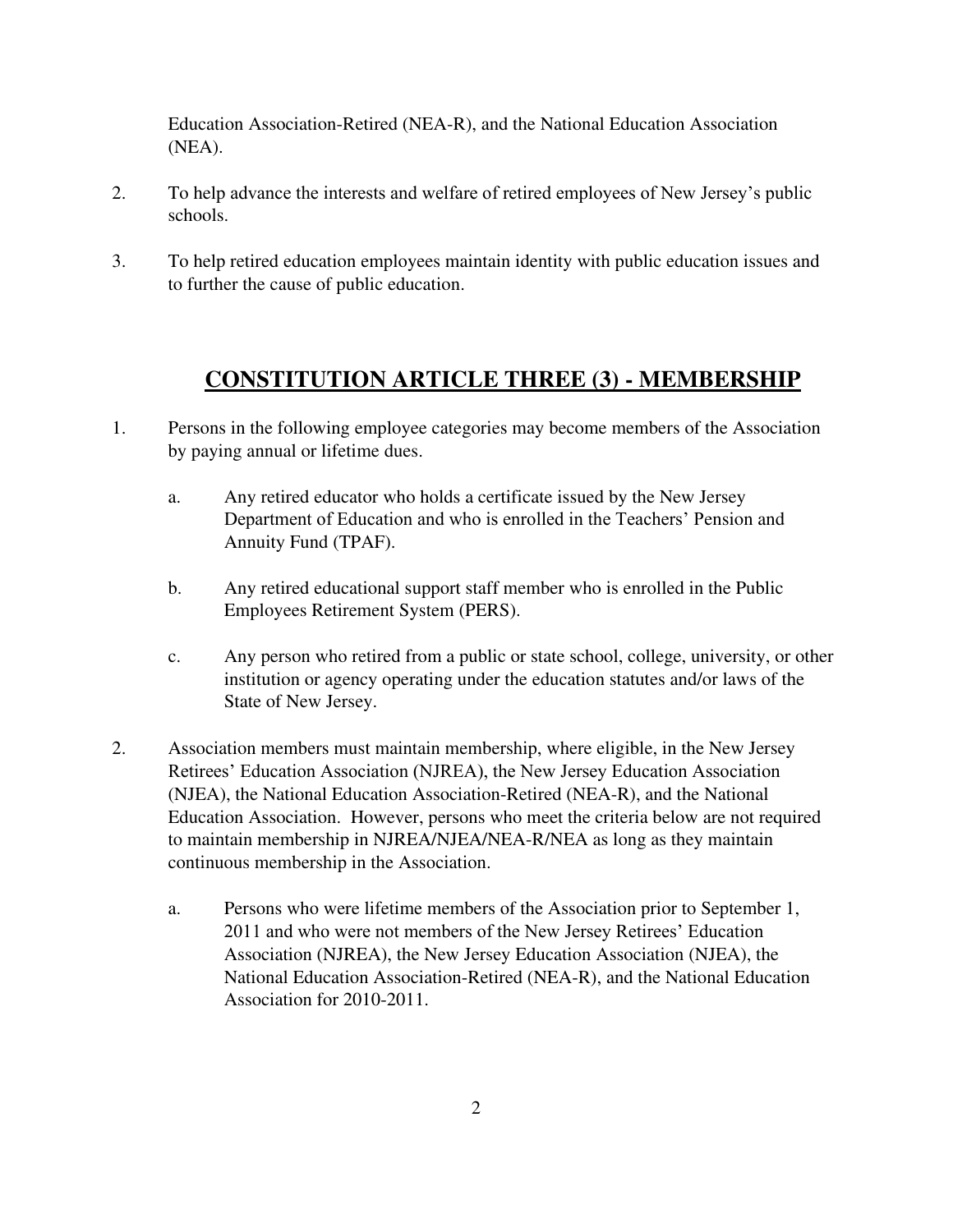- b. Persons who were active annual members of the Association on September 1, 2011 and were living out-of-state.
- c. Persons who were active annual members of the Association on September 1, 2011 and were born in or before 1936.
- 3. Every member shall have equal rights and privileges within the Association to nominate candidates for office, vote in elections or on referenda of the Association, attend General Membership Meetings, and participate in the deliberations and voting upon the business of such meetings.
- 4. Every member shall have the right to meet and assemble fully with other members to express any views, arguments, or opinions about any business properly brought before the Association and to express views about candidates in an election of the Association.

## **CONSTITUTION ARTICLE FOUR (4) - OFFICERS**

- 1. The Officers of the Association shall be President, Vice-President, Recording Secretary, Corresponding Secretary, and Treasurer.
- 2. The President and Vice-President shall be elected for a two-year term or until their successors shall be elected.
- 3. The Recording Secretary, Corresponding Secretary, and Treasurer shall be elected for a two-year term or until their successors shall be elected.
- 4. Officers' terms shall begin at the start of the fiscal year (September  $1<sup>st</sup>$ ) of the year in which they are elected and end on August  $31<sup>st</sup>$  of the second year of their term.
- 5. If a vacancy occurs in the office of President before his/her term is completed, the Vice President shall become President immediately. If a vacancy occurs in any other office, the Executive Committee shall appoint a successor until the next regular election can be held.
- 6. Prior to the end of their term, Officers shall make available to their successors all materials necessary for an orderly transfer of duties.
- 7. Self-Nominations for the election of Officers shall be received by the Nominations and Elections Chairperson in letter or email format prior to and including February 28 for the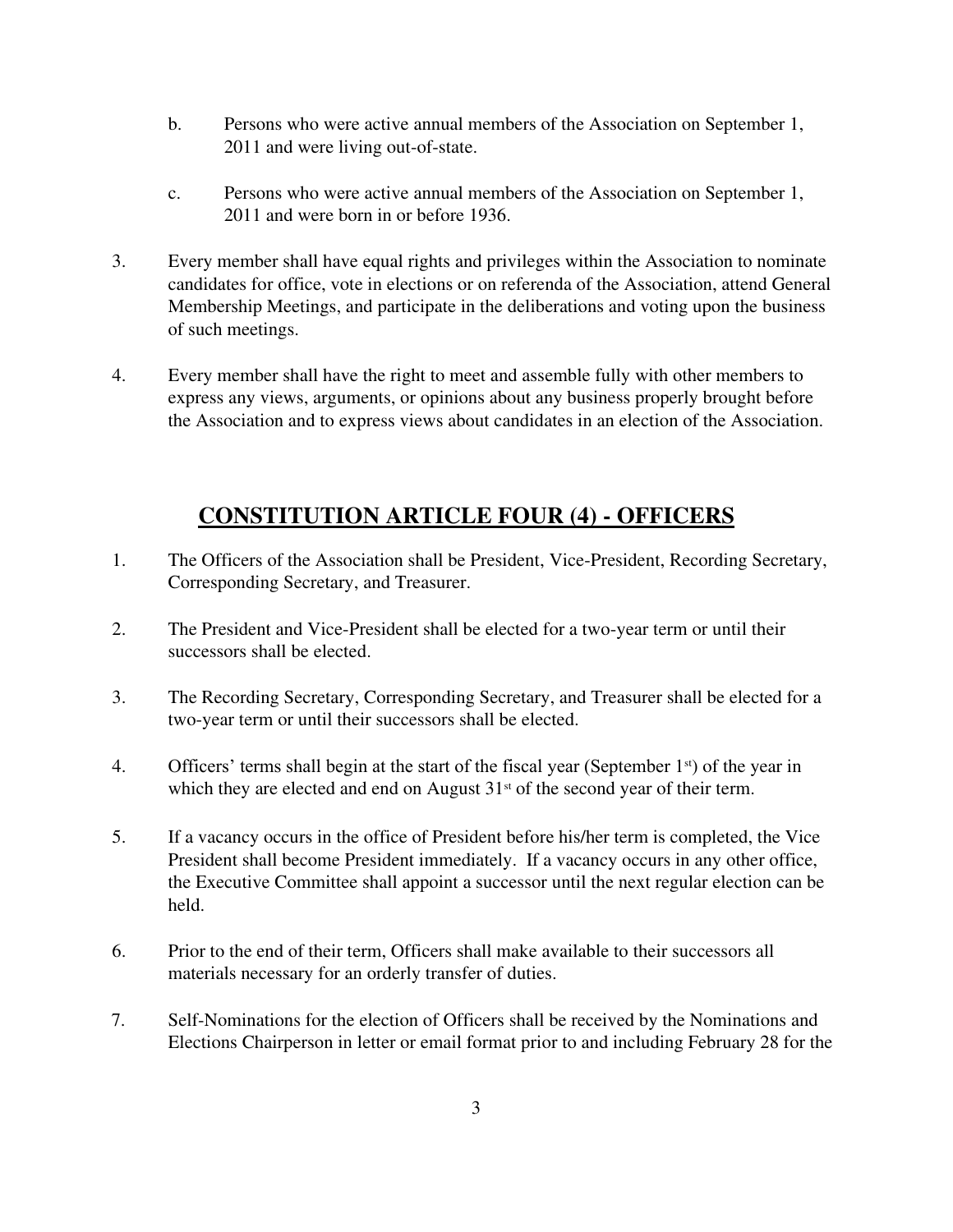current elections at the Spring General Membership meeting. The Election will be held under the direction of the Nominations and Elections committee during the Spring General Membership Meeting where all members in attendance may vote for Officers.

#### **CONSTITUTION ARTICLE FIVE (5) - EXECUTIVE COMMITTEE**

- 1. The Executive Committee shall consist of the Officers, Chairpersons of Standing Committees, the Parliamentarian and the immediate Past President.
- 2. The Association shall establish an Executive Committee in accordance with *Robert's Rules of Order:* "The number of appointed voting members of the Executive Committee shall be one fewer than the number of elected positions on the Executive Committee. Additional members may be appointed without voting rights."
- 3. All motions shall be adopted by a majority vote of the entire Executive Committee Members present, not counting absentees/vacancies. Each of the 5 Elected Officers shall cast a weighted vote of (1.00) each on matters brought before the Committee. Each of the Appointed members including the immediate past President shall cast a weighted vote of (.25) each on matters brought before the Committee.
- 4. Any Association member may attend meetings of the Executive Committee. Attending members may not vote on matters brought before the Committee.

#### **CONSTITUTION ARTICLE SIX (6) - BOARD OF TRUSTEES**

- **1.** The Board of Trustees shall be made up of five (5) members, and shall consist of the President, Vice-President, Recording Secretary, Corresponding Secretary, and Treasurer.
- **2.** They shall serve as Trustees of the Association and the Association's Philanthropic Fund. The Philanthropic Fund is a separate corporation.
- **3.** The Board of Trustees shall be responsible for any legal matters involving the Association as directed by the Executive Committee.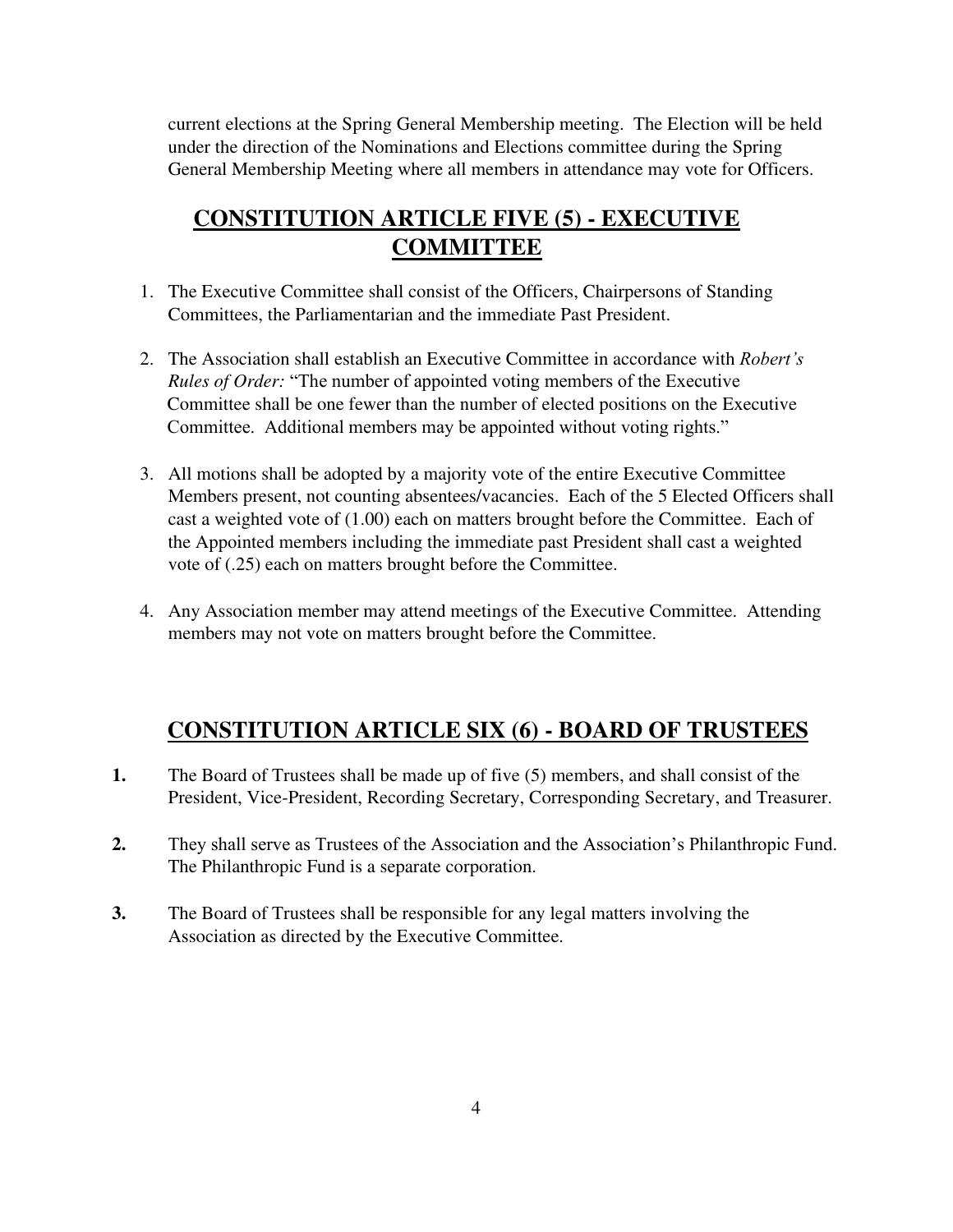## **CONSTITUTION ARTICLE SEVEN (7) - STANDING COMMITTEES**

- 1. The President shall appoint a Chairperson and/or Co-chairpersons and members to the following Standing Committees:
	- a. Audit
	- b. Budget
	- c. Constitution, Bylaws, and Policy
	- d. E-Communications
	- e. Government Relations
	- f. Member Services
	- g. Membership
	- h. Newsletter
	- i. Nominations and Elections
	- j. Outreach
	- k. Scholarship
	- l. Special Events
	- m. Website
- 2. The President may establish and appoint members to additional ad hoc committees as needed. The Chairperson(s) of these additional committees will not be members of the Executive Committee unless so deemed by the Executive Committee.
- 3. All Standing Committee appointments shall be approved by the Executive Committee.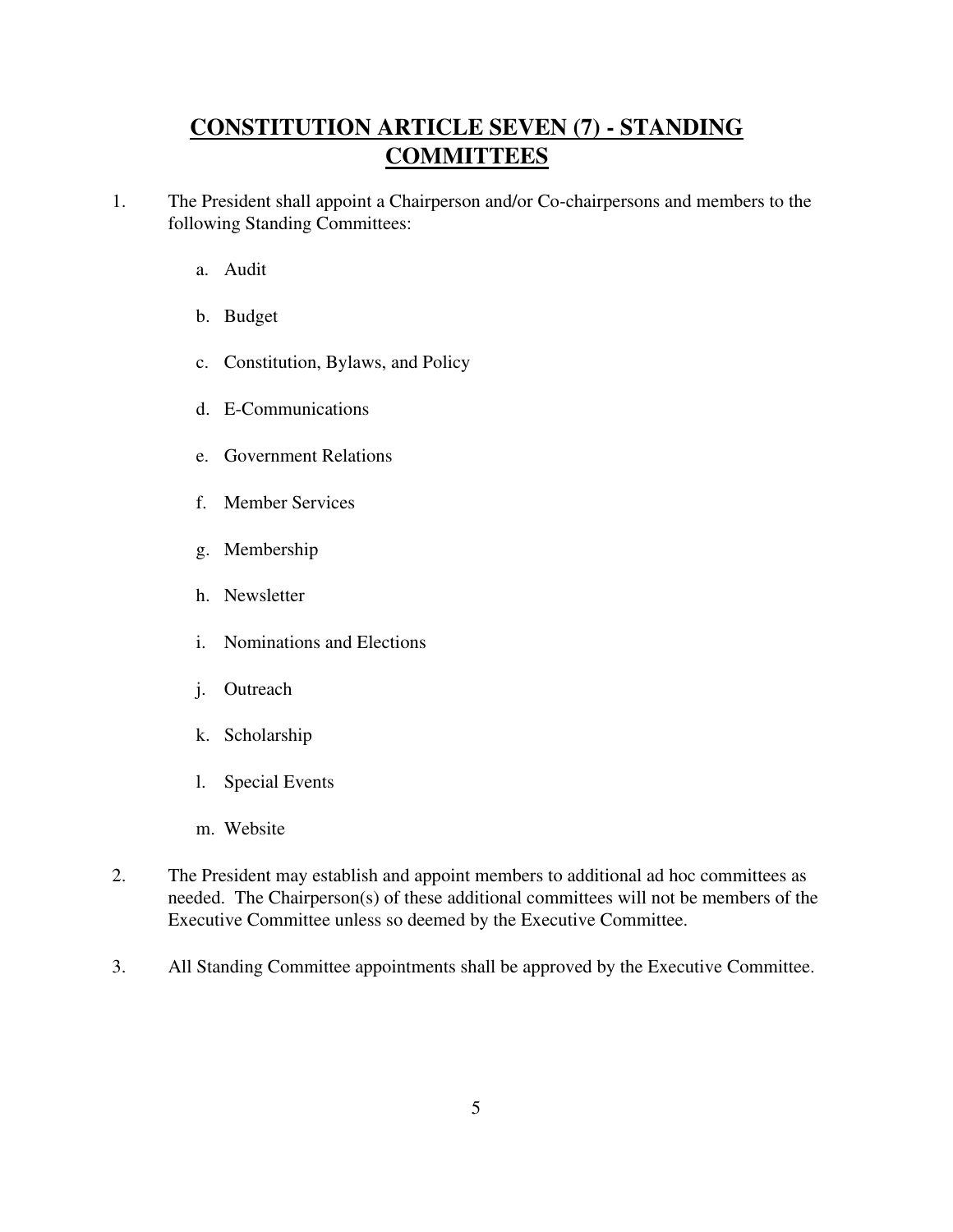## **CONSTITUTION ARTICLE EIGHT (8) - ASSOCIATION MEETINGS**

- 1. There shall be at least two (2) General Membership Meetings each year, one (1) in the fall and one (1) in the spring, preferably in October and May.
- 2. If circumstances require an additional/special General Membership Meeting, the Executive Committee may call such a meeting with two (2) weeks' notice to the membership.
- 3. An Officer of the New Jersey Retirees' Education Association (NJREA) shall be invited to attend at least one (1) of these meetings.
- 4. If a matter(s) requiring a vote is brought before the membership at these meetings, a majority vote of the members present will determine acceptance or rejection of the matter(s).
- 5. The Executive Committee will determine the format and conduct of all meetings to include but not be limited to the following:
	- a) In person or face to face representation
	- b) Virtual meeting via teleconference providing audio
	- c) Virtual meeting via internet using an audio and visual format
	- d) Email for votes on emergent issues

## **CONSTITUTION ARTICLE NINE (9) - ELECTIONS**

Elections of Officers shall take place at the spring General Membership Meeting as follows:

- 1. In odd years, the President, Vice-President, and Recording Secretary shall be elected.
- 2. In even years, the Corresponding Secretary and Treasurer shall be elected.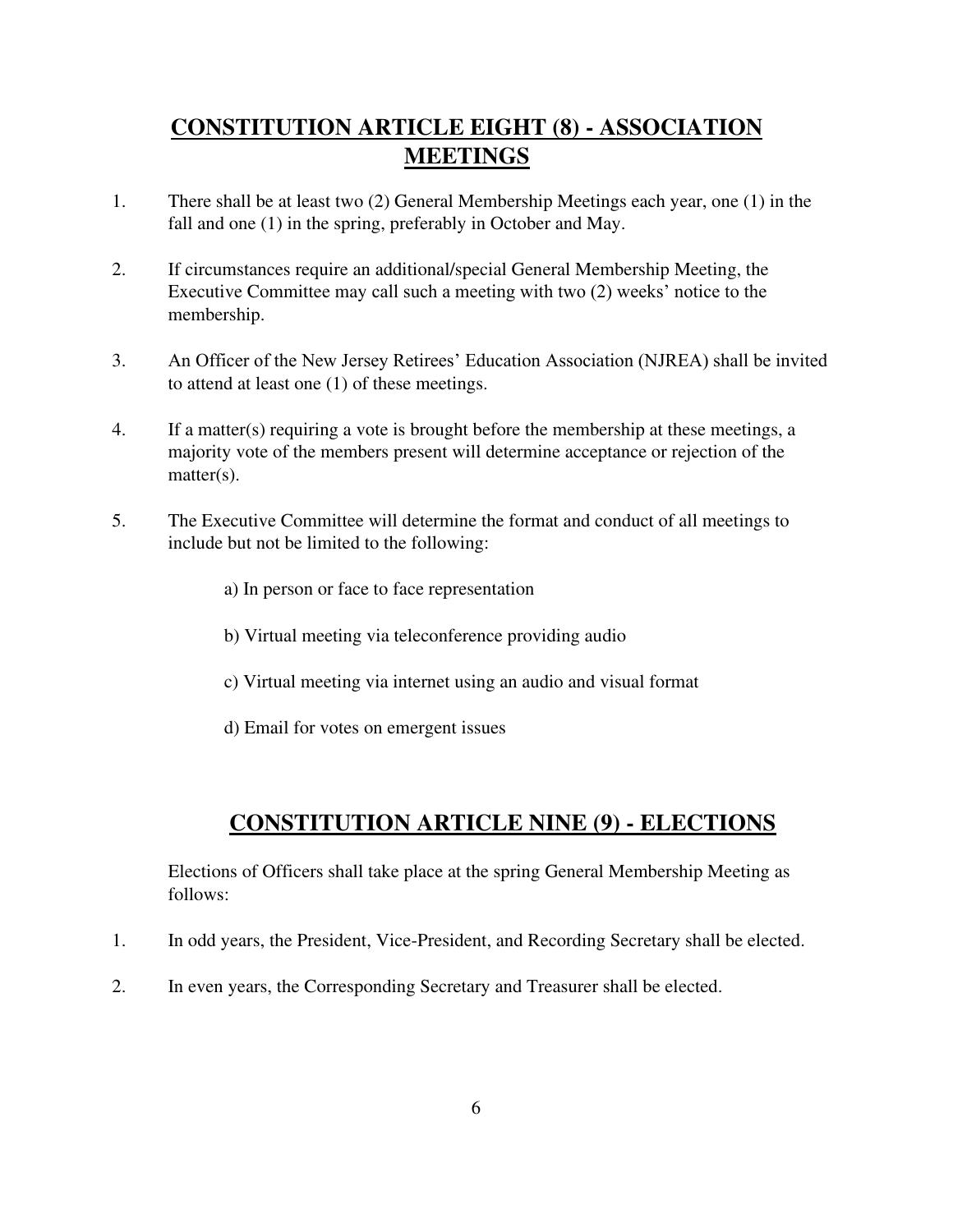#### **CONSTITUTION ARTICLE TEN (10) - AMENDMENTS**

This Constitution and Bylaws may be amended at a regular or called General Membership Meeting of the Association by a two-thirds (2/3) vote of members present, provided that the proposed amendment(s) has been introduced, in writing, to the membership at least two (2) weeks prior to the meeting.